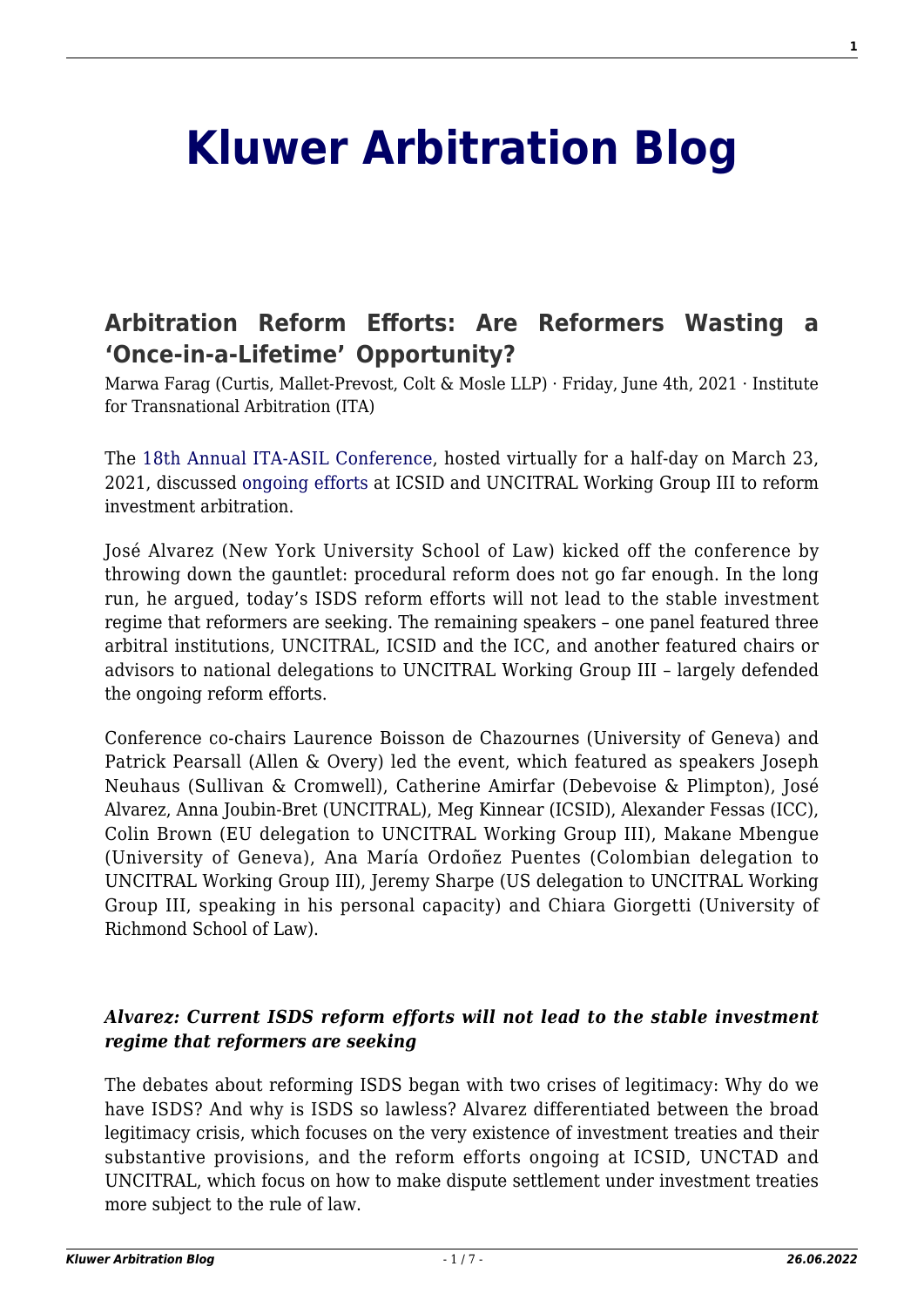On the one hand, [scholars](https://global.oup.com/academic/product/the-political-economy-of-the-investment-treaty-regime-9780198719557?cc=us&lang=en&) [are questioning](https://www.cambridge.org/core/journals/american-journal-of-international-law/article/private-law-critique-of-international-investment-law/935233DE8524D0CAECC4D94E36C56AED) many fundamental premises of the ISDS regime – Do foreign investors really face an obsolescing bargain? Do they still face a liability of foreignness that requires protecting them from national courts? If investment treaties really attract foreign investment, why don't CEOs venturing abroad or their political risk insurers think about them? Why do States need treaties to attract investments that make no contribution to economic development? Why should investment treaties go against basic concepts of private law such as national laws on corporations? Do we still believe that ISDS depoliticizes disputes?

On the other hand, the reform processes have zeroed in on one bugbear: dispute settlement procedure. Their agenda is concerned with issues such as long and expensive proceedings, non-diverse and biased arbitrators, inconsistent case law, and the lack of a mechanism to correct errors. Beyond the proposal to [establish an](https://uncitral.un.org/en/multilateraladvisorycentre) [assistance mechanism](https://uncitral.un.org/en/multilateraladvisorycentre) to level the playing field for richer and poorer States – easier said than done, said Alvarez – he noted that there are five possible directions for current ISDS reform efforts, none of which has the potential to displace existing ISDS:

- 1. Replacement of ISDS provisions with non-binding dispute settlement or State-to-State dispute settlement, which would constitute a de facto return to national courts eg. Brazil's Cooperation and Facilitation Agreements, US-Mexico-Canada Agreement (as applied to Canada), EU-China Investment Agreement, EU-UK Trade and Cooperation Agreement;
- 2. Constrained ISDS, e.g., the US-Mexico-Canada Agreement (as applied to Mexico) and India Model BIT of 2016, which imposes a long exhaustion of remedies requirement;
- 3. Reformed ISDS, e.g., the U.S. Model BIT of 2012, which includes an appellate mechanism, and Comprehensive and Progressive Agreement for Trans-Pacific Partnership, which accepts certain State counterclaims;
- 4. Judicialization, e.g., the European Union's proposal for a multilateral investment court, which is included in the EU-Canada Comprehensive Economic and Trade Agreement, and the EU-Singapore and EU-Vietnam BITs (see [here](https://www.iilj.org/publications/mythic-courts/) for Alvarez's detailed critique); and
- 5. All of the above. At UNCITRAL Working Group III, some argue that States should have maximum flexibility to match their investment treaties to a full menu of dispute settlement solutions, using the Mauritius Convention on Transparency as a model. For example, a State could decide to maintain a traditional formulation of the FET standard, but replace binding arbitration with nonbinding mediation.

Either these options will not appeal to States and foreign investors, or their piecemeal adoption will not form a serious threat to the existing network of IIAs and the claims that continue to be brought under traditional agreements. A multilateral investment court tasked with interpreting different treaties in different cases cannot be expected to harmonize its jurisprudence without running afoul of the Vienna Convention on the Law of Treaties, for example. The more likely result is an even more complex international investment regime, with diverse substantive standards and diverse procedures for adjudication. Such diversity will not produce the predictable, consistent and stable rules that the reformers are seeking.

Instead, reformers are letting a good crisis go to waste. By focusing only on fixing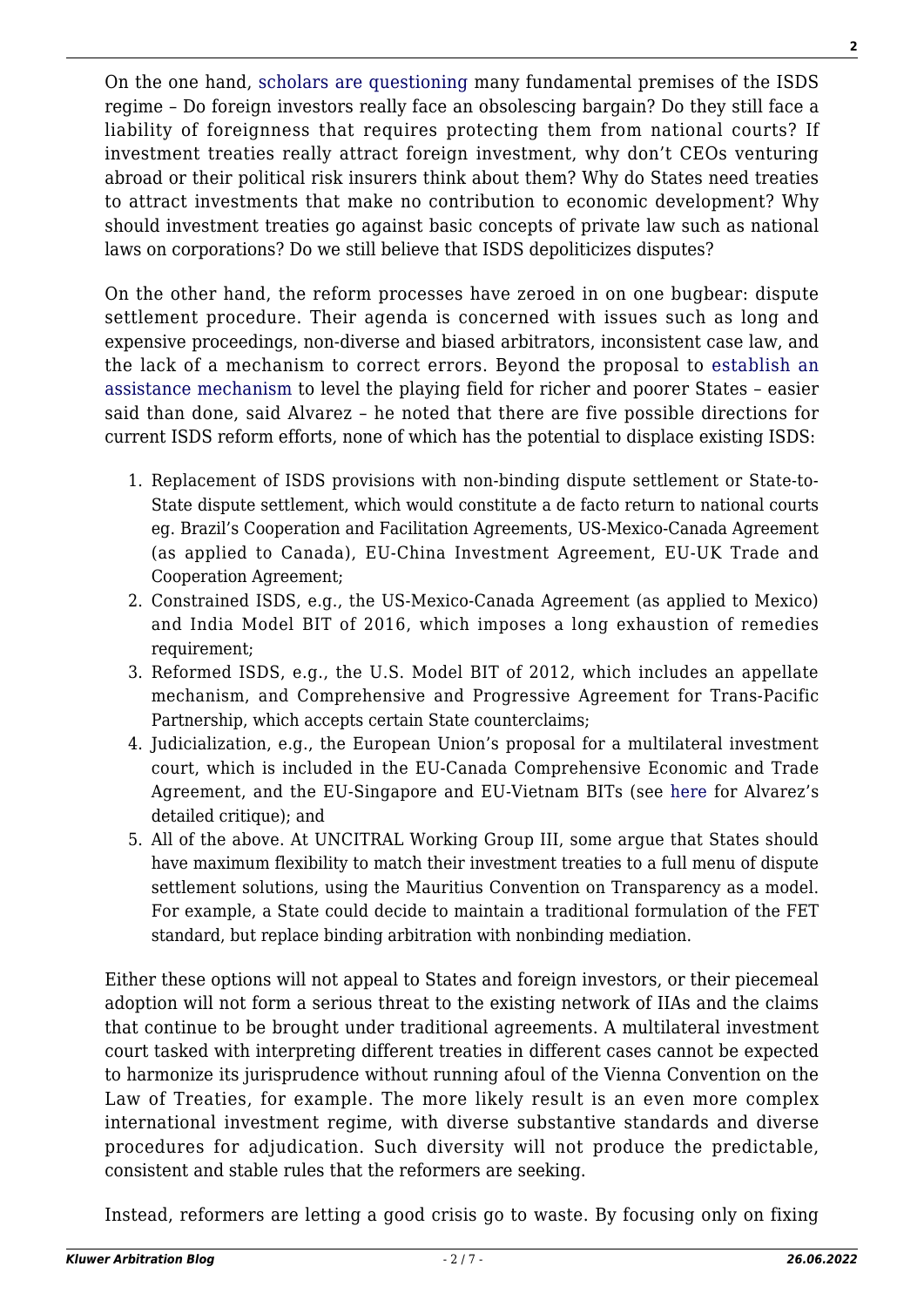dispute settlement procedures, they ignore the larger critiques that are undermining confidence in the investment regime writ large. The regime is under attack because the expected benefits of international investment agreements have not materialized as clearly as have the massive claims and subsequent awards against States. Yet ISDS reformers (and their critics) tinker at the edges and dodge the core question: If the end is increasing needed capital flows to the developing world, does the investment regime live up to its promise of being the means?

### *Arbitral institutions: The reform processes are focused on delivering tangible solutions*

Anna Joubin-Bret contested Alvarez's claim that UNCITRAL Working Group III would contribute to further complexification of the investment regime. Instead, the goal of the Working Group's efforts is to build a structure resembling a house (see figure 1). Investors can enter the house through their choice of door – State-to-State procedures, investment arbitration, a multilateral investment court, or domestic courts. Any dispute may go to a second level appellate mechanism, which constitutes the biggest change to the existing regime. Each 'door' will have a corresponding second level, for example, investment arbitrations will have access to a standing appellate body, whereas disputes that enter through the investment court will have access to a second-instance appellate tribunal. The roof of the building represents State control over the process – about 120 States participate in each session of the Working Group – along with their desire to ensure coherence among treaty interpretation tools and substantive standards, the latter of which Joubin-Bret acknowledged is an issue "for a later stage." Finally, two annexes to the house represent efforts to support parties in disputes and strengthen ADR and investor-state mediation. Extending the metaphor, Joubin-Bret presented the internal 'floor plan' of the house as the suite of procedural provisions that States can select. The "delivery mechanism" will be a multilateral convention that sits on top of the web of existing investment treaties, drawing from the experience of the Mauritius Convention on Transparency and OECD/G20 Base Erosion and Profit Shifting (BEPS) Project. This house, Joubin-Bret argued, is a coherent system that will ensure delivery of meaningful and long-lasting reform. Meg Kinnear argued that ICSID's role is not to revise the substance of investment treaties, since ICSID is a procedural mechanism for facilitating dispute resolution. ICSID makes no apologies about focusing on procedural reform only. Its goal is to improve clarity, simplicity, and ease of use of dispute settlement procedures. She encouraged critics to view procedural and "architectural" reform as a step on the way to substantive reform, which may include paring back the treaties but may also include broadening them to include [human rights](http://arbitrationblog.kluwerarbitration.com/2020/06/17/isds-reform-and-advancing-all-generations-of-human-rights/) or environmental obligations.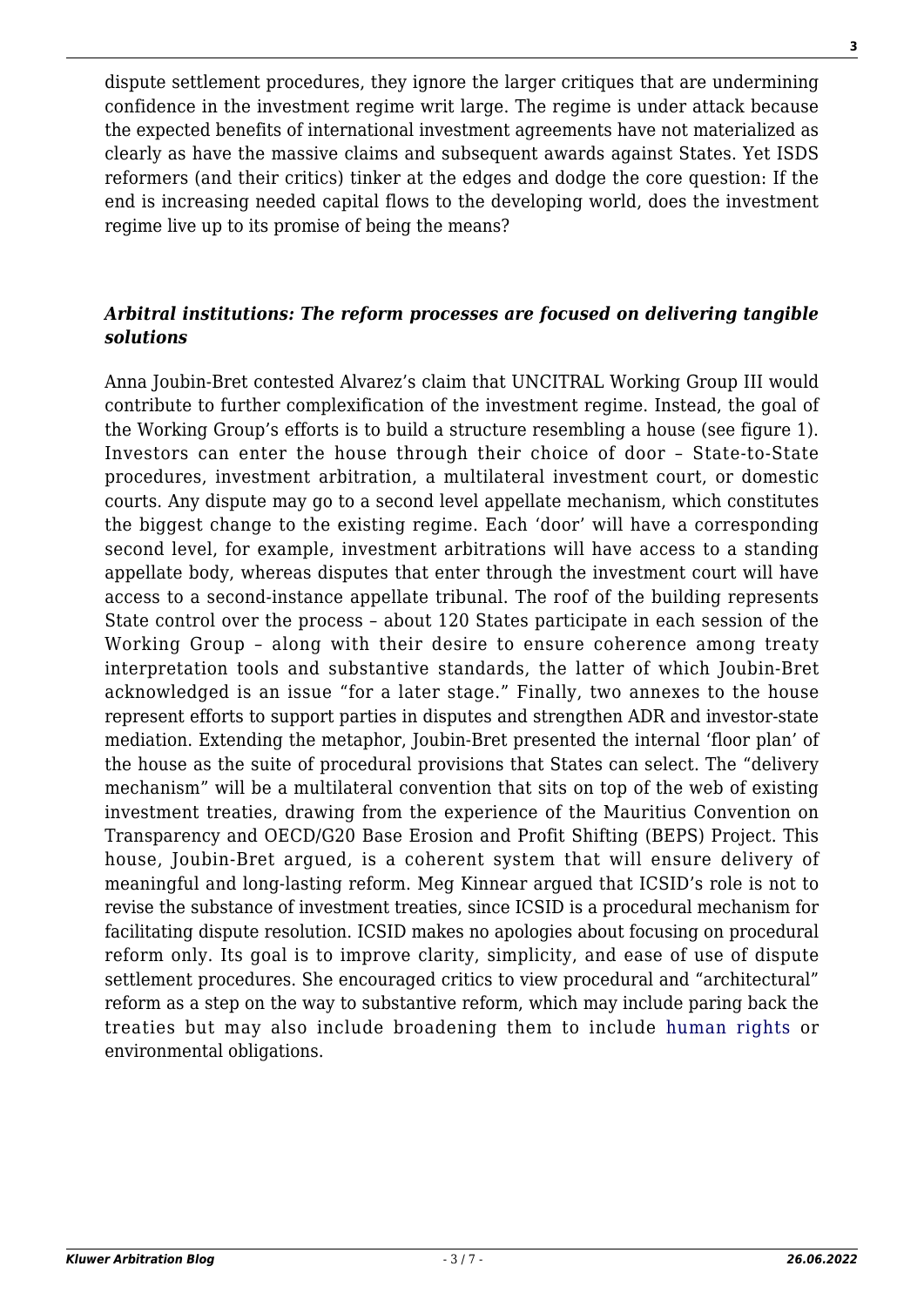

*Figure 1: Slide from Joubin-Bret's presentation on reform efforts at UNCITRAL Working Group III*

Kinnear focused on tangible deliverables of the ICSID reform efforts. The [current](https://icsid.worldbank.org/resources/rules-and-regulations/amendments/about) [round of amendments](https://icsid.worldbank.org/resources/rules-and-regulations/amendments/about) to the ICSID Rules, which began in October 2016, was expected to have a final round of in-person consultations in March 2020 which were delayed by the COVID-19 pandemic. ICSID is keen to finalize the process and release the Revised Rules within the next year. The primary goal of the amendments is to shorten case times. Changes to the ICSID Additional Facility Rules will make the Additional Facility available when both disputants are not ICSID member states and will also allow regional economic integration organizations (REIOs) to act as disputants. Finally, ICSID and UNCITRAL released second version of the draft [Code of Conduct for](https://icsid.worldbank.org/resources/code-of-conduct) [Adjudicators in International Investment Disputes](https://icsid.worldbank.org/resources/code-of-conduct) on April 19, 2021.

Alexander G. Fessas planted a flag for even further procedural reform. The emerging divide between disputes of low-value and low-complexity disputes and disputes of high-value and high-complexity disputes, he argued, underscores the need to consider automation and other creative technological solutions. The [proliferation of expedited](http://arbitrationblog.kluwerarbitration.com/2020/09/20/uncitral-working-group-ii-procedural-tradeoffs-to-reach-efficiency-in-expedited-arbitration-and-why-financial-threshold-should-not-be-the-only-triggering-factor/) [arbitration for low-value, low-complexity disputes](http://arbitrationblog.kluwerarbitration.com/2020/09/20/uncitral-working-group-ii-procedural-tradeoffs-to-reach-efficiency-in-expedited-arbitration-and-why-financial-threshold-should-not-be-the-only-triggering-factor/) is a symptom of the demand for simple and fast dispute settlement options. The adoption of expedited arbitration among the package of reforms by other arbitral institutions demonstrates that it has passed the test of experience. The next frontier is online dispute resolution (Fessas recommended the [work of Richard Susskind](https://global.oup.com/academic/product/online-courts-and-the-future-of-justice-9780198838364?cc=us&lang=en&) on online courts).

#### *Perspectives from UNCITRAL Working Group III: States want fewer treaty claims, but many are not ready to abandon ISDS altogether*

Ana María Ordoñez Puentes, chair of the Colombian delegation, said the goal is reform that produces the fastest possible effects without incentivizing investors to initiate even more arbitrations, particularly on frivolous claims. ISDS is an exceptional prerogative that Colombia grants to the foreign investments it wants to attract, but investors should only use it when there is an actual breach of the investment protection standards.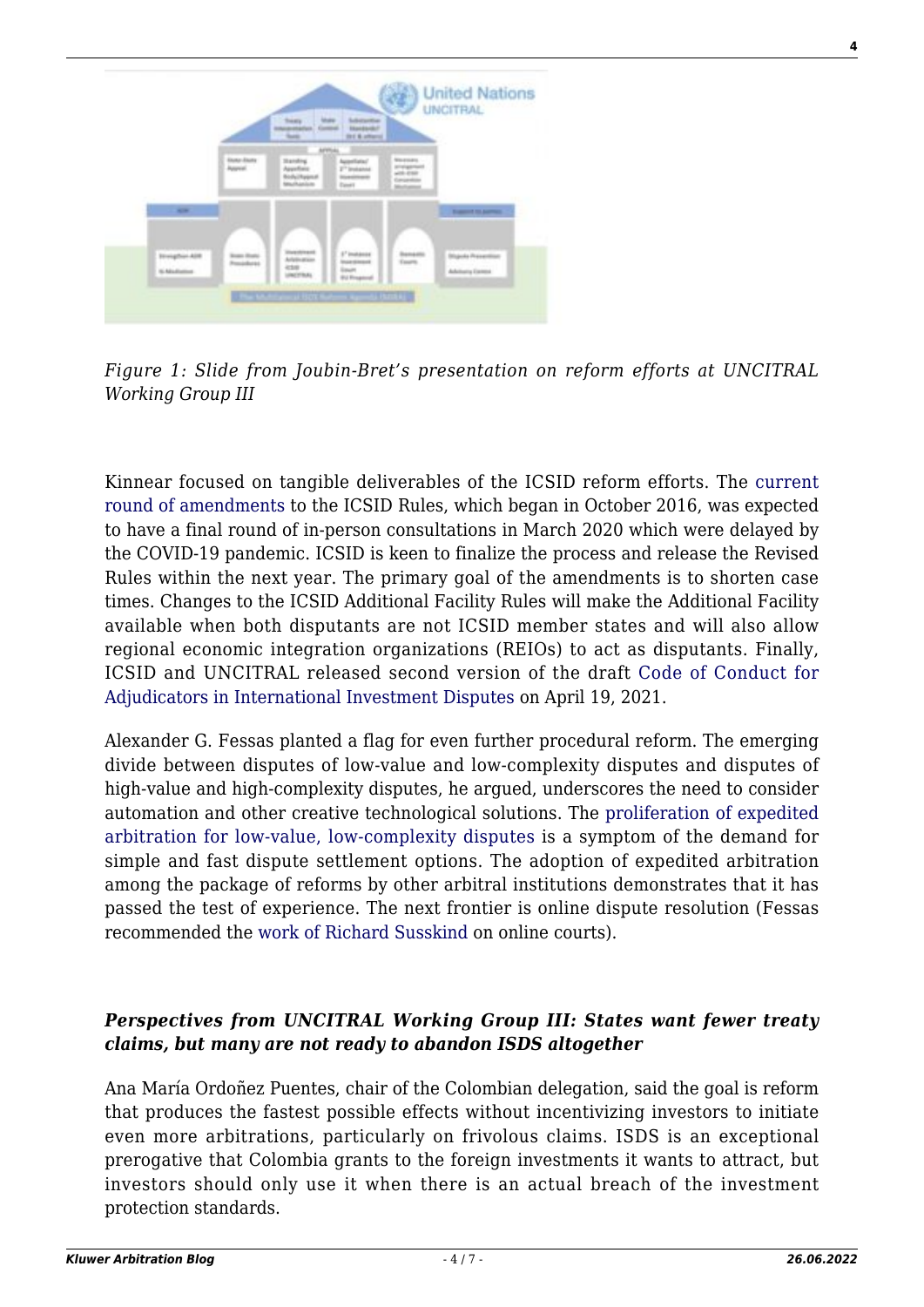Makane Mbengue, who served as advisor to several African delegations, invoked [the](http://arbitrationblog.kluwerarbitration.com/2018/08/17/africanisation-rule-making-international-investment-arbitration/) [process of drafting](http://arbitrationblog.kluwerarbitration.com/2018/08/17/africanisation-rule-making-international-investment-arbitration/) the Pan-African Investment Code as a counterexample to Alvarez's argument, where substantive reform was undertaken successfully, but adoption efforts were stymied by insufficient procedural reform. Today, there remains divergence between African countries on ISDS. States of the Southern African Development Community Region favor eliminating ISDS and returning to State-to-State dispute settlement, other states favor reforming ISDS [in the mold of the Morocco-Nigeria BIT](http://arbitrationblog.kluwerarbitration.com/2018/08/01/human-rights-based-claims-by-states-and-new-generation-international-investment-agreements/), and others yet support conducting dispute settlement before regional African courts or establishing a permanent African investment court.

Broadly, African countries are interested in turning ISDS into a dispute prevention tool alongside alternative dispute resolution mechanisms, but not in abandoning ISDS altogether. In November 2020, the African Union adopted a ministerial declaration on the risks of investor-state arbitration with respect to COVID-19 measures. The original proposal was for a moratorium on ISDS in Africa, but most AU Member States did not support sending a signal that Africa was opting out of ISDS. Instead, they opted to call for cooperation to mitigate the risks faced by countries implementing COVID-19 related measures. Efforts to establish a "culture of investment arbitration at the grassroots," such as establishing an ICSID Center in Africa, are the path forward for ISDS in the region.

However, African countries are moving from the language of "investment protection" to "investment facilitation," for example in [negotiations for the Investment Protocol](http://arbitrationblog.kluwerarbitration.com/2021/02/07/afcfta-the-future-investment-protocol-and-the-phasing-out-of-intra-african-bits/) to the African Continental Free Trade Area. This signals a shift in prevalent understandings of the purposes of ISDS: Unlike mere protection, facilitation is winwin-win for home States, host States and foreign investors. Colin Brown argued that while the EU is witnessing more activity around "investment liberalization," e.g., the EU-China Comprehensive Agreement on Investment, there remains an important role for treaties to play in investment protection.

## *Perspectives from UNCITRAL Working Group III: The UNCITRAL process holds the key to any future reform*

Colin Brown, chair of the EU delegation to UNCITRAL Working Group III, said the working group has a "once-in-a-lifetime opportunity" to construct a framework for adjusting the 3000-odd investment treaties in existence. UNCITRAL Working Group III is the first multilateral process to holistically examine ISDS and the larger investment regime. Properly managing the process can create a framework that will structure reform efforts by future generations of investment policy makers.

The substantive rules of investment law are regarded as problematic because there is no permanent body to determine their content, he argued. Many of the questions being asked now about the investment regime were being asked about the GATT in 1980s. Negotiators largely did not change the substantive rules, but created a permanent appellate mechanism – the WTO Appellate Body – which provided the stability of authoritative interpretations. The EU is similarly focused on creating a permanent mechanism for investment law.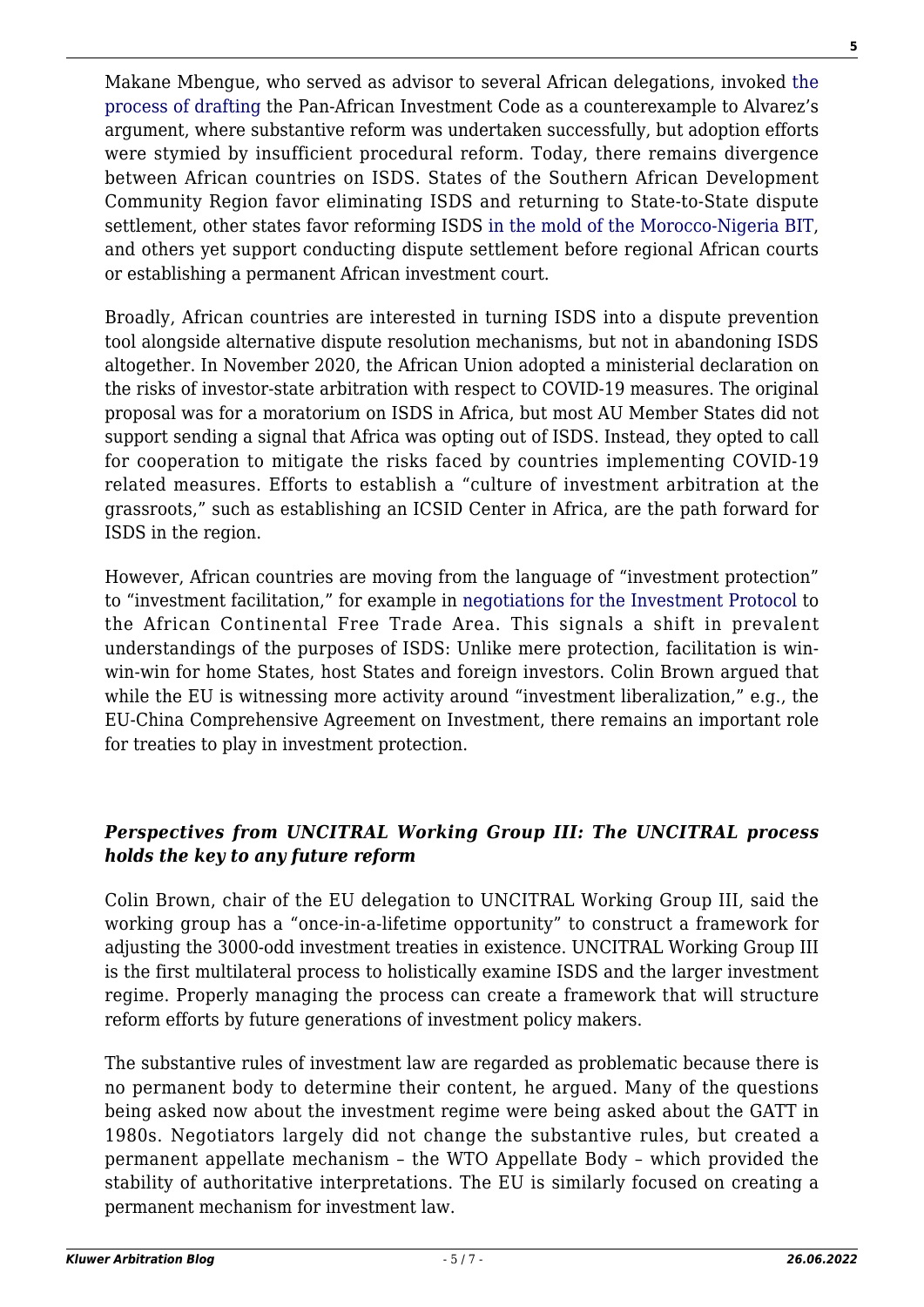Jeremy Sharpe, speaking in his personal capacity, described the Working Group III discussions as a "nascent institution": a forum for states to discuss common problems which is already a big improvement over the decentralized existing investment system. National delegations, he argued, are already implementing lessons learned from the Working Group discussions domestically. The [proposed advisory center](http://arbitrationblog.kluwerarbitration.com/2019/08/30/proposals-at-the-uncitral-working-group-iii-for-the-establishment-of-an-advisory-centre-a-possible-path-to-isds-reform/) could play a similar institutional role for States to discuss issues such as best practices and capacity building. Such domestic and international "institutionalization" is the fundamental building block to dealing with any further reform, including substantive reform.

*To make sure you do not miss out on regular updates from the Kluwer Arbitration Blog, please subscribe [here](http://arbitrationblog.kluwerarbitration.com/newsletter/). To submit a proposal for a blog post, please consult our [Editorial Guidelines.](http://arbitrationblog.kluwerarbitration.com/editorial-guidelines/)*

#### **Profile Navigator and Relationship Indicator**

Offers 6,200+ data-driven arbitrator, expert witness and counsel profiles and the ability to explore relationships of 13,500+ arbitration practitioners and experts for potential conflicts of interest.

[Learn how](https://www.wolterskluwer.com/en/solutions/kluwerarbitration/practiceplus?utm_source=arbitrationblog&utm_medium=articleCTA&utm_campaign=article-banner) **[Kluwer Arbitration Practice Plus](https://www.wolterskluwer.com/en/solutions/kluwerarbitration/practiceplus?utm_source=arbitrationblog&utm_medium=articleCTA&utm_campaign=article-banner)** [can support you.](https://www.wolterskluwer.com/en/solutions/kluwerarbitration/practiceplus?utm_source=arbitrationblog&utm_medium=articleCTA&utm_campaign=article-banner)



This entry was posted on Friday, June 4th, 2021 at 8:07 am and is filed under [Investment,](http://arbitrationblog.kluwerarbitration.com/category/investment/) [Investment law,](http://arbitrationblog.kluwerarbitration.com/category/investment-law/) [Investment protection](http://arbitrationblog.kluwerarbitration.com/category/investment-protection/), [ISDS,](http://arbitrationblog.kluwerarbitration.com/category/isds/) [ISDS Reform](http://arbitrationblog.kluwerarbitration.com/category/isds-reform/) You can follow any responses to this entry through the [Comments \(RSS\)](http://arbitrationblog.kluwerarbitration.com/comments/feed/) feed. You can